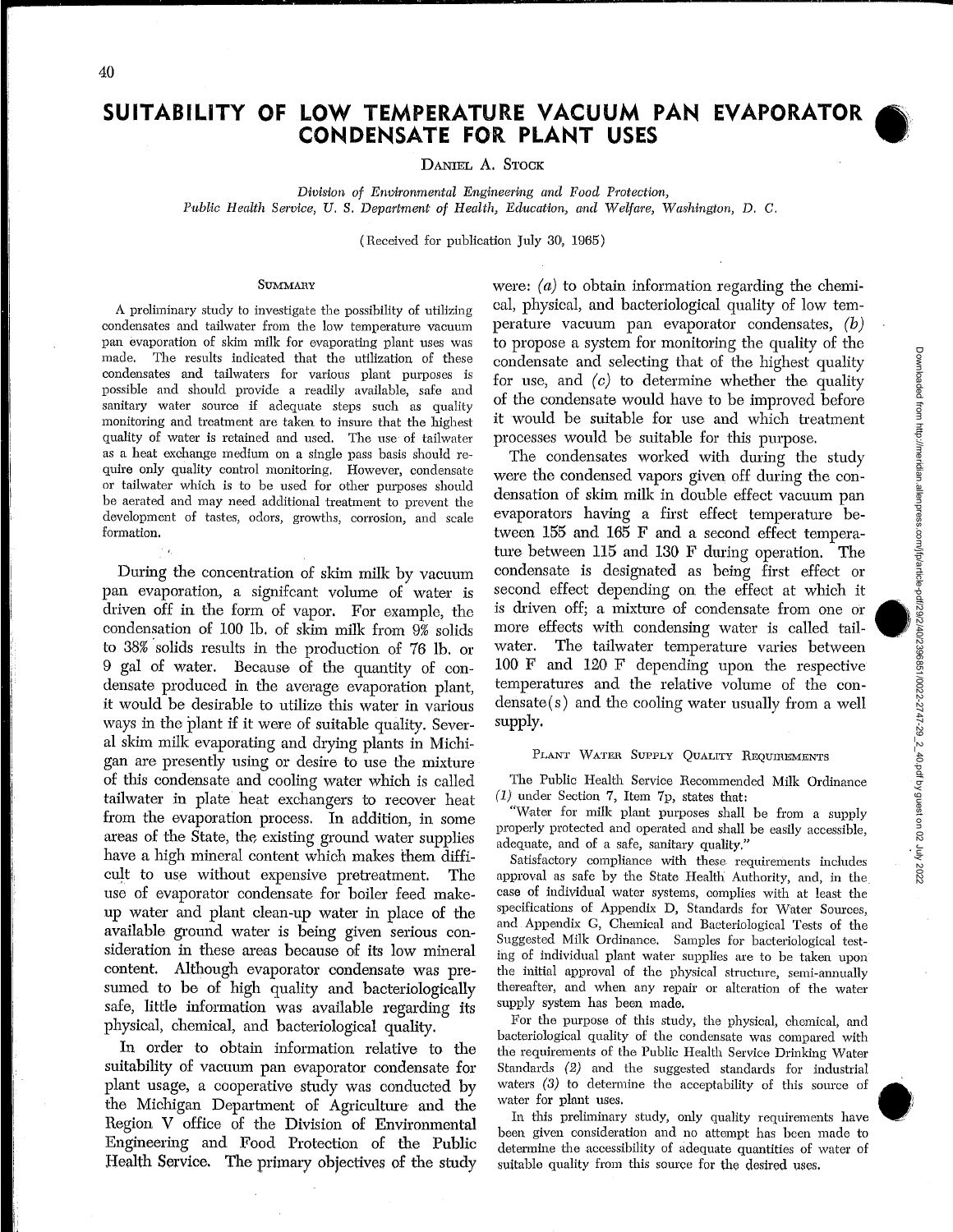----···---.-----------------------------------------------------...

### SAMPLING

TABLE 1. BACTERIOLOGICAL QUALITY OF VACUUM PAN EVAPORATOR CONDENSATES

 $\bigcup$   $\begin{array}{c} \begin{array}{c} \text{qu} \\ \text{cal} \end{array} \\ \text{tes} \end{array}$ Three factors considered in the determination of water quality are the bacteriological, the physical, and the chemical characteristics of the water. Ideally, a comprehensive testing program which includes the collection of samples from a number of evaporating plants over an extended period is necessary to accurately estimate variations in the parameters of quality and the average values of these parameters for a substance with broad variations in quality such as vacuum pan evaporator condensate. However, for the purpose of stimulating interest in the possibility of utilizing this source of water, the study was limited in its extent and the results serve only as a rough estimate of the characteristics of such condensates.

> Samples were collected from three evaporating and drying plants during the course of the study which was July 9-20, 1963. At two of these plants, samples were collected for bacteriological and physical examination only, including samples collected and examined in the plant laboratory by plant personnel at one of the plants. At the third plant, grab samples were collected for. chemical analysis and composite sampling was conducted to detect the presence of organics in the condensate in addition to the samples collected for bacteriological examination.

Te not<br>not at at second<br>odd Quantitative tests to evaluate the physical characteristics of evaporator condensate, other than temperature measurements, were not made during the sampling program. The determination of taste and odor is difficult to conduct and requires carefully controlled conditions to be meaningful. Tests for turbidity determinations while highly desirable were not made because the necessary equipment for this test was not readily available. However, qualitative tests were made at the time of sampling to detect the presence of visible sediment or cloudiness in the sample and any objectionable odors.

# SAMPLING RESULTS

All bacteriological samples collected were examined using the test for the presence of members of the coliform group by the membrane filter technique  $(4)$  and the procedures for total count using the membrane filter technique  $(5)$  using M-enrichment broth except for those samples examined in the plant laboratory. These samples were examined for the presence of members of the coliform group using the multiple fermentation tube technique (4) and using the standard plate count  $(4)$  at 35 C. The results of the bacteriological sampling are presented in Table 1.

 $\bigodot$  and  $\bigodot$  and  $\bigodot$  and  $\bigodot$  and  $\bigodot$  and  $\bigodot$  and  $\bigodot$  and  $\bigodot$  and  $\bigodot$  and  $\bigodot$  and  $\bigodot$  and  $\bigodot$  and  $\bigodot$  and  $\bigodot$  and  $\bigodot$  and  $\bigodot$  and  $\bigodot$  and  $\bigodot$  and  $\bigodot$  and  $\bigodot$  and These results indicate that vacuum pan evaporator condensates can satisfy the requirements of the Drinking Water Standards (2) with a coliform density of less than one/100 ml and are bacteriologically potable. The results also indicate that the condensate can be classifed as "passable" (a water having a total bacterial count up to  $500/ml$  for use as dairy plant washing and rinsing purposes. There is the possibility, however, that the bacterial content of the condensates includes a signifcant density of thermophiles and/or anaerobic organisms as well as other

|                             |                   |                 | Coliforms          | Plate counts   |                |  |
|-----------------------------|-------------------|-----------------|--------------------|----------------|----------------|--|
| Source                      | No. of<br>samples | Average<br>/100 | Range<br>$/100$ ml | Average<br>/ml | Range<br>/m1   |  |
| effect<br>1st<br>condensate | 6                 | ${<}1$          | none               | 100            | $5$ to<br>280  |  |
| 2nd effect<br>condensate    | 4                 | ${<}1$          | none to<br>1       | 170            | 8 to<br>320    |  |
| Condensing<br>water         | 3                 | $\leq$ 1        | none to<br>2       | 430            | $35$ to<br>650 |  |
| Tailwater                   | 15                | ${<}1$          | none to<br>1       | 68             | $2$ to<br>620  |  |

types which were not detected by the plant count procedures used.

The results of observations and measurements made of the physical characteristics of evaporator condensates are summarized in Table 2. The first effect condensates usually contained more visible solids and were normally cloudier than second effect condensates although both appeared clear at times. Quantitative turbidity measurements are required to determine the average characteristics of the condensates at a given plant and at any given time because of turbidity variations during operation. The cloudiness can be attributed to suspended·milk solids which are occasionally carried over with the water vapor during the evaporation process.

Table 3 provides an indication of the chemical -quality of low temperature vacuum pan evaporator condensates when skim milk is being condensed and is based on tests conducted by the Michigan Department of Health Laboratory. As is expected, the low total solids in the condensates indicates that only a negligible amount of inorganic chemicals are present because of the nature of the evaporation process. It is desirable that water used for washing and rinsing purposes in dairy plants have an organic matter content of less than 12 mg/liter as measured by the COD or permanganate consumed test  $(3)$ . These results indicate that the condensates contain much higher concentrations of organic matter than is desirable for a milk plant water supply.

The organic content of condensates was anticpated and in an attempt to analyze the quantity and character of this organic material in more detail, a carbon filter adsorption test  $(6)$  was conducted on the combined first and second effect condensates from a low temperature vacuum pan evaporator. The following estimates of concentrations of organic matter capable of being absorbed on carbon were obtained from this test: cmbon chloroform extractables, 1412 ppb; carbon alcohol extractables, 278 ppb.

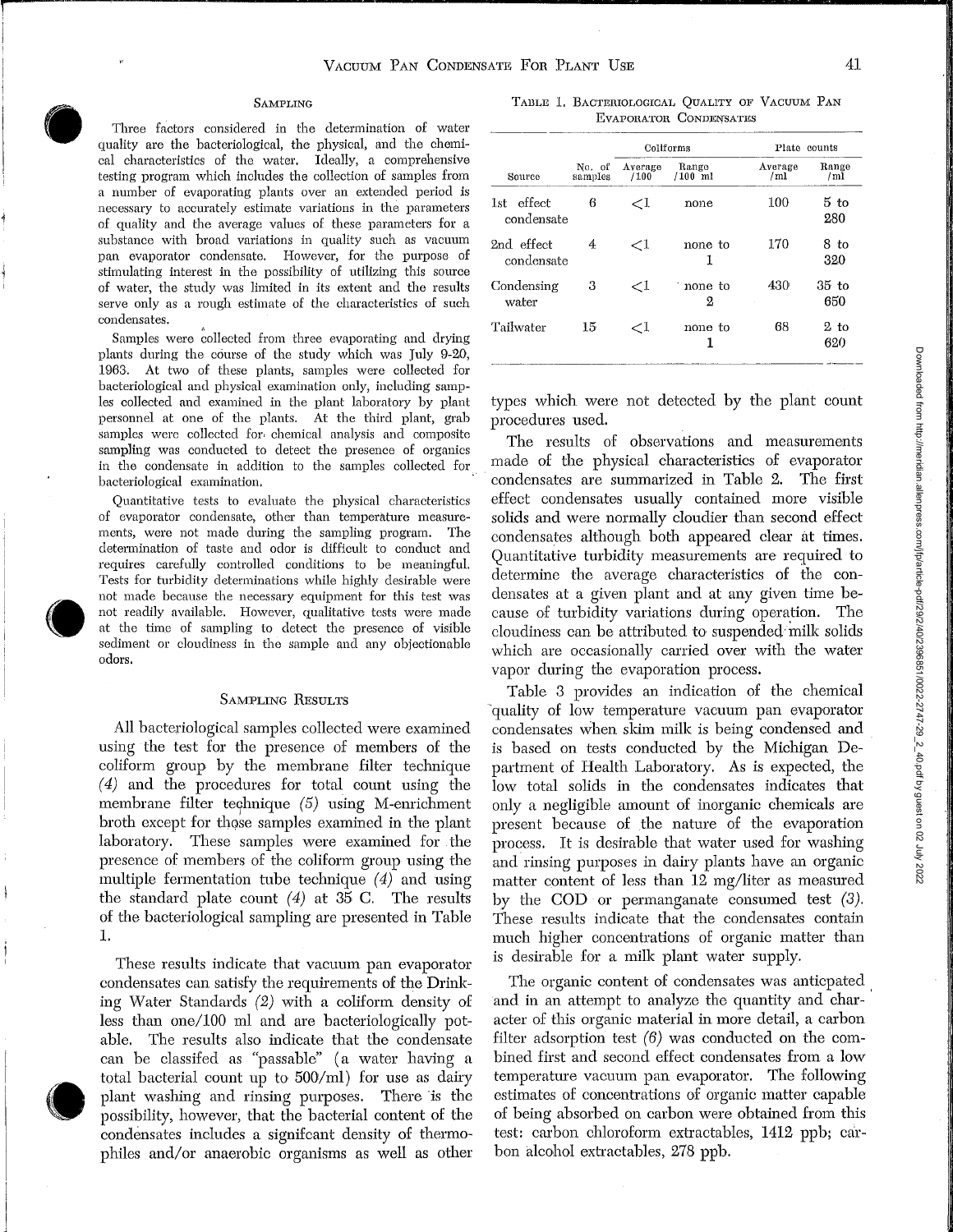| Source                   | No. of<br>samples | Temperature |                | pН      |                          |                    |       |
|--------------------------|-------------------|-------------|----------------|---------|--------------------------|--------------------|-------|
|                          |                   | Average     | Range          | Average | Range                    | Turbidity odor     |       |
| 1st effect<br>condensate | 5                 | 140         | 138 to<br>142  | 7.2     | 6.9 <sub>to</sub><br>7.3 | Clear to<br>Cloudy | none  |
| 2nd effect<br>condensate | 5                 | 97          | $76$ to<br>121 | 7.3     | 6.0 <sub>to</sub><br>8.1 | Clear to<br>Cloudy | sweet |

TABLE 2. PHYSICAL QUALITY OF VACUUM PAN EVAPORATOR CONDENSATES

TABLE 3. CHEMICAL QUALITY OF VACUUM PAN EVAPORATOR CONDENSATES

| Source                   | No. of<br>samples | Total solids<br>(mg/1) |               | $_{\rm{cop}}$<br>(mg/1) |                | Chlorides<br>(mg/1) | Nitrates<br>(mg/1) | <b>Nitrites</b><br>(mg/1) |
|--------------------------|-------------------|------------------------|---------------|-------------------------|----------------|---------------------|--------------------|---------------------------|
|                          |                   | Avg                    | Range         | Avg                     | Range          | Avg                 | Avg                | Avg                       |
| 1st effect<br>condensate |                   | 53                     | $28$ to<br>80 | 83                      | $63$ to<br>96  | 0                   | 0.0                | 0.00                      |
| 2nd effect<br>condensate | 3                 | 57                     | $32$ to<br>82 | 73                      | $45$ to<br>-90 | 0                   | 0.0.               | 0.00                      |

As a basis of comparison, the recommended limit for the chloroform extractables for drinking water is 200 ppb (2) and the chloroform extractable concentration of surface waters is normally about 100 ppb (3).

The infra-red spectropgraph of the carbon chloroform extract (without solubility separation) indicated the presence of a carboxylic acid type compound. As the odor of the extract was unmistakably that of butyric acid, it is reasonable to assume that the extract was predominantly butyric acid or butyrates. The chloroform extractables are a measure of those organic constituents of a water usually associated with tastes and odors and a water with a CCE concentration which exceeds 200 ppb is usually of poor quality from a taste and odor standpoint. Therefore, it is anticipated that taste and odor problems would result if vacuum pan evaporator condensates were used as a plant water source without proper treatment.

# **DISCUSSION**

The evaporator condensates from the low temperature vacuum pan condensation of skim milk contain very little inorganic matter and bacteriologically are of potable water quality. However, they may contain relatively high concentrations of organic matter at times and may have some slime-forming organisms and other similar undesirable organisms. The organic matter in the condensates varies from relatively simple carboxylic acid type compounds to the more complex milk solids. The carboxylic acid type compounds are probably derived from fats re-

maining in the skim milk some of which are broken down and volatilized during the evaporation process. There is also the possibility that part of the butyric Fixed is also are positively diate part of the bacylic<br>acid identified in the carbon chloroform extract may<br>be a product of bacteriological action resulting from<br>the seeding of the carbon bed with bacteria and the the seeding of the carbon bed with bacteria and the degradation of more complex deposited organic matter. It is anticpated that the identy of the carboxylic acid type compounds will vary considerably with the evaporation process and with the characteristics of the incoming skim milk. The more complex milk solids result from the entrainment of these solids in the water vapor and their carry-over to the condensers. The amount of these substances in the condensates and the frequency with which their carry-over occurs will vary with the evaporation process and the construction of the evaporation equipment.

# SUITABILITY OF CONDENSATES FOR USE

It is anticipated that most of the organic compounds in the condensates particularly the entrained milk solids are only slightly soluble or insoluble and consequently, the condensate with the lowest organic matter content will be the clearest. This is important because the suitability of the condensates or tailwater for use in the plant will depend on the selection by some monitoring procedure of the water with the lowest organic content. The suitability of tailwater will also depend on the original quality • of the condensing water.

Properly monitored tailwater will probably be acceptable without additional treatment for use as a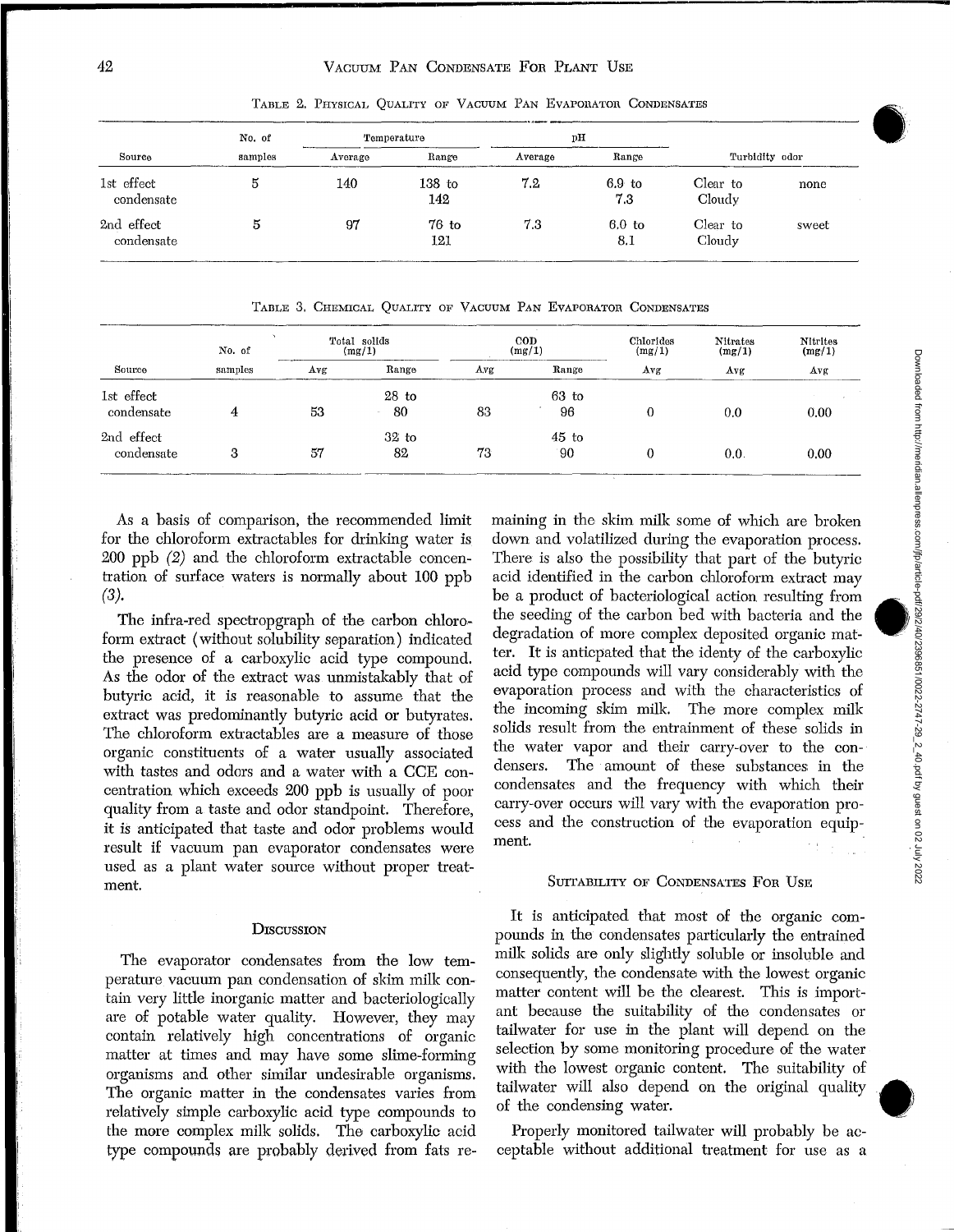$\bigodot$   $\bigodot$   $\bigodot$   $\bigodot$   $\bigodot$   $\bigodot$   $\bigodot$   $\bigodot$   $\bigodot$   $\bigodot$   $\bigodot$   $\bigodot$   $\bigodot$   $\bigodot$   $\bigodot$   $\bigodot$   $\bigodot$   $\bigodot$   $\bigodot$   $\bigodot$   $\bigodot$   $\bigodot$   $\bigodot$   $\bigodot$   $\bigodot$   $\bigodot$   $\bigodot$   $\bigodot$   $\bigodot$   $\bigodot$   $\bigodot$   $\bigod$ single use heat transfer medium without being detrimental to the heat exchange system or the product being preheated. However, a number of operational problems may develop from the organic matter remaining in the monitored water and undesirable noncoliform organisms when present if tailwater or condensates are used in a recycled cooling system, as boiler feed make-up water, as plant clean-up water, or for similar purposes without additional treatment. The organic matter in the condensates could create corrosion problems in cooling systems and boilers, deteriorate timber ( delignification) in cooling towers, leave harmful or taste causing residues on plant equipment when the water is used for rinsing and cleaning, or develop undesirable tastes and odors in the plant. The presence of certain organisms in the condensates could lead to the development of slimes, algae, aquatic plants and other growths with accompanying tastes and odors as a result of their use without prior treatment.

# MoNITORING AND TREATMENT

 $\bigodot$   $\begin{array}{c} \mathbf{e}^{\text{max}} \\ \mathbf{e}^{\text{max}} \\ \mathbf{e}^{\text{max}} \\ \mathbf{e}^{\text{max}} \end{array}$ Because of the organic matter content of condensate is quite variable and can change rapidly during the evaporation process, some method of continuous monitoring in the condensate or tailwater line will be the most practical way to minimize the organic content in these waters. The method used should measure a readily detectable parameter such as turbidity or conductivity which has previously been correlated with the COD or organic matter content. of the water. Condensate or tailwater of acceptable quality could be retained in the piping system for use or treatment and unsatisfactory water could be diverted to waste automatically by flow diversion valve coupled with the monitoring device. It is recommended that condensate or tailwater having a standard turbidity greater than five units be discharged to waste. because of the anticipated correlation between insoluble milk solids and turbidity.

> Monitoring methods suitable for screening condensates or tailwater include the direct measurement of turbidity based on optical transmittance using a photoelectric cell and the measurement of conductivity using a conductivity bridge. Whichever method is used, the diversion setting will have to be correlated with the standard turbidty and the COD or organic matter content, and checked periodically to insure that all condensate or tailwater of unsuitable quality is diverted.

 $\bigcirc$  is  $\bigcirc$  in the set of  $\bigcirc$ The use of tailwater with a turbidity of less than five standard units in a plate heat exchanger on a single pass basis should not result in a solids buildup in the system or product contamination. Because of variations in the ratio of condensate volume to

condensing water volume, the conductivty of tailwater is highly variable and an optical method of turbidity measurement would seem to be more suitable for monitoring tailwater.

Condensates and tailwater should be aerated following the monitoring step to remove as many of the volatile organics as possible. This can be accomplished effectively through the use of a conventional cooling tower or aerator. It may also be necessary to add a corrosion-suppressing compound or in the case of some tailwaters a compound to prevent scale formation. Because of the nature of the organic matter in the condensates and the possible presence of undesirable organisms, it may be necessary to add a chemical such as chlorine with a suitable detention period to suppress the development of growths and prevent the development of tastes and odors. Whatever treatment is given to the water, it must not add substances that will prove deleterious to its use or contribute to product contamination. If the condensates or tailwater is to be used for plant clean-up water or similar purposes, it is suggested that adequate storage be provided to meet the water requirements for at least one day's operation. This would allow for diversion of water which does not meet the suggested quality requirements.

It is advisable that preliminary tests be conducted on the condensates or tailwater before it is decided to utilize this source of water in the plant. Such a testing program should be designed to: (a) estimate the quality of the available condensates or tailwater,  $(b)$  estimate the volumes of water available from these sources of suitable quality for use, and *(c)* determine whether treatment is required for the intended uses and if so what type of treatment would be necessary. Suggested tests to determine condensate quality include standard tmbidity, COD, pH, and total solids. Additional hardness and mineral analyses would also be desirable when tailwater is being analyzed. Samples should be collected hourly during evaporator operation and composited into a single sample. The examination of the daily composite sample each day over a two week operation period should be adequate to obtain the desired information. In additon, hourly tmbidity determinations should provide valuable information regarding the frequency of carry-over and the average turbidity of the condensates or tailwater. When chlorination is being considered as a possible method of treatment, an estimate of the chlorine demand of the daily composite would also be helpful.

The conduct of additonal bacteriological studies is also recommended. It is suggested that samples be examined daily for a two week period for evidence or coliform contamination and total plate count and weekly thereafter. It may also be desirable to con-

; \_l